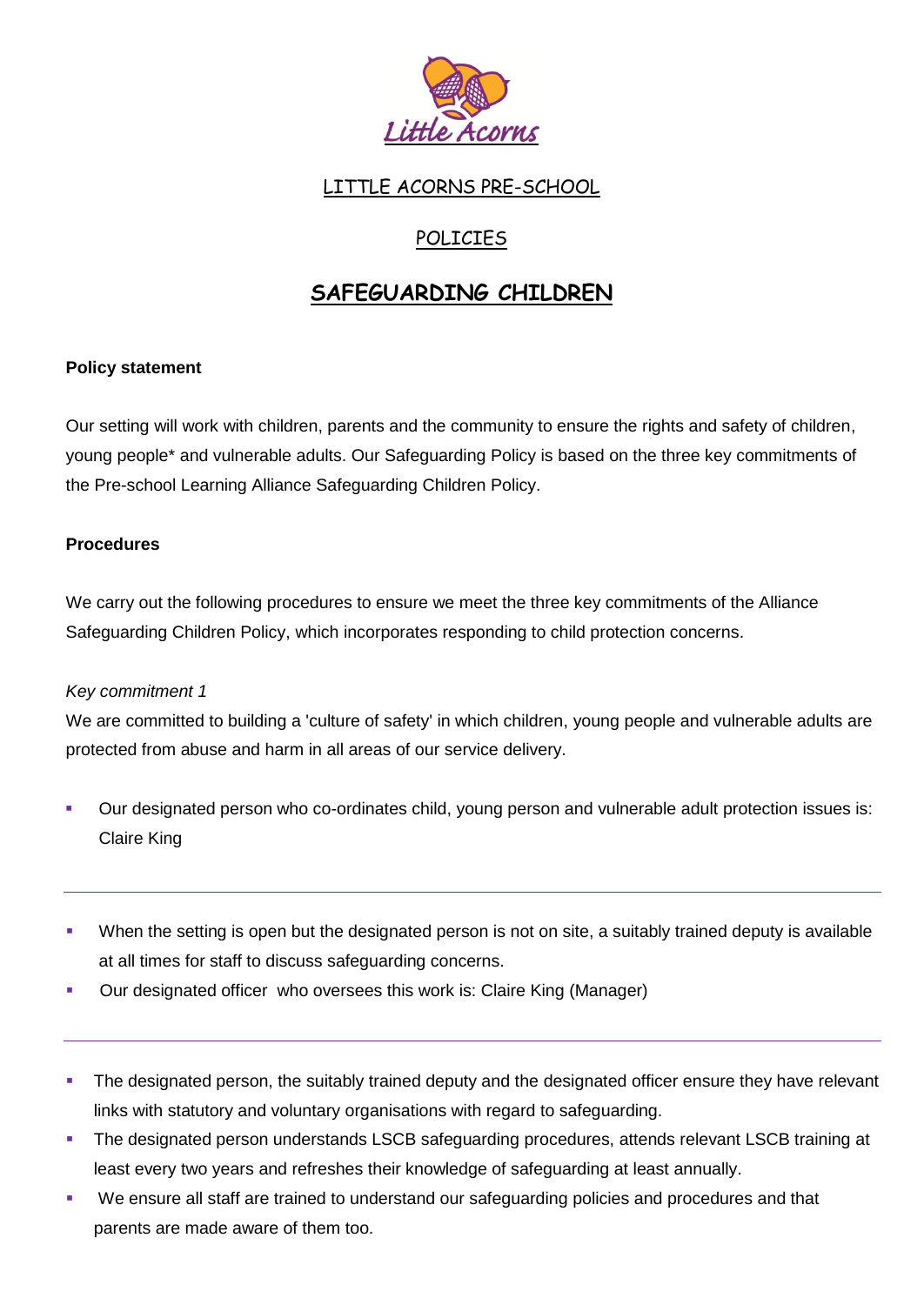- All staff have an up-to-date knowledge of safeguarding issues, are alert to potential indicators and signs of abuse and neglect and understand their professional duty to ensure safeguarding and child protection concerns are reported to the local authority children's social care team or the NSPCC. They receive updates on safeguarding at least annually.
- All staff are confident to ask questions in relation to any safeguarding concerns and know not to just take things at face value but can be respectfully sceptical.
- All staff understand the principles of early help (as defined in *Working Together to Safeguard Children*, 2018) and are able to identify those children and families who may be in need of early help and enable them to access it.
- All staff understand LSCB thresholds of significant harm and understand how to access services for families, including for those families who are below the threshold for significant harm.
- **All staff understand their responsibilities under the General Data Protection Regulations and the** circumstances under which they may share information about you and your child with other agencies.
- All staff understand how to escalate their concerns in the event that they feel either the local authority and/or their own organisation has not acted adequately to safeguard.
- All staff understand what the organisation expects of them in terms of their required behaviour and conduct, and follow our policies and procedures on positive behaviour, online safety (including use of mobile phones), whistleblowing and dignity at work.
- Children have a key person to build a relationship with, and are supported to articulate any worries, concerns or complaints that they may have in an age appropriate way.
- All staff understand our policy on promoting positive behaviour and follow it in relation to children showing aggression towards other children.
- Adequate and appropriate staffing resources are provided to meet the needs of children.
- Applicants for posts within the setting are clearly informed that the positions are exempt from the Rehabilitation of Offenders Act 1974.
- **Enhanced criminal records and barred lists checks and other suitability checks are carried out for staff** and volunteers prior to their post being confirmed, to ensure that no disqualified person or unsuitable person works at the setting or has access to the children.
- Where applications are rejected based on information disclosed, applicants have the right to know and to challenge incorrect information.
- **Enhanced criminal records and barred lists checks are carried out on anyone living or working on the** premises.
- **Volunteers must:** 
	- **-** be aged 17 or over;
	- **-** be considered competent and responsible;
	- **-** receive a robust induction and regular supervisory meetings;
	- **-** be familiar with all the settings policies and procedures;
	- **-** be fully checked for suitability if they are to have unsupervised access to the children at any time.
- Information is recorded about staff qualifications, and the identity checks and vetting processes that have been completed including:
	- **-** the criminal records disclosure reference number;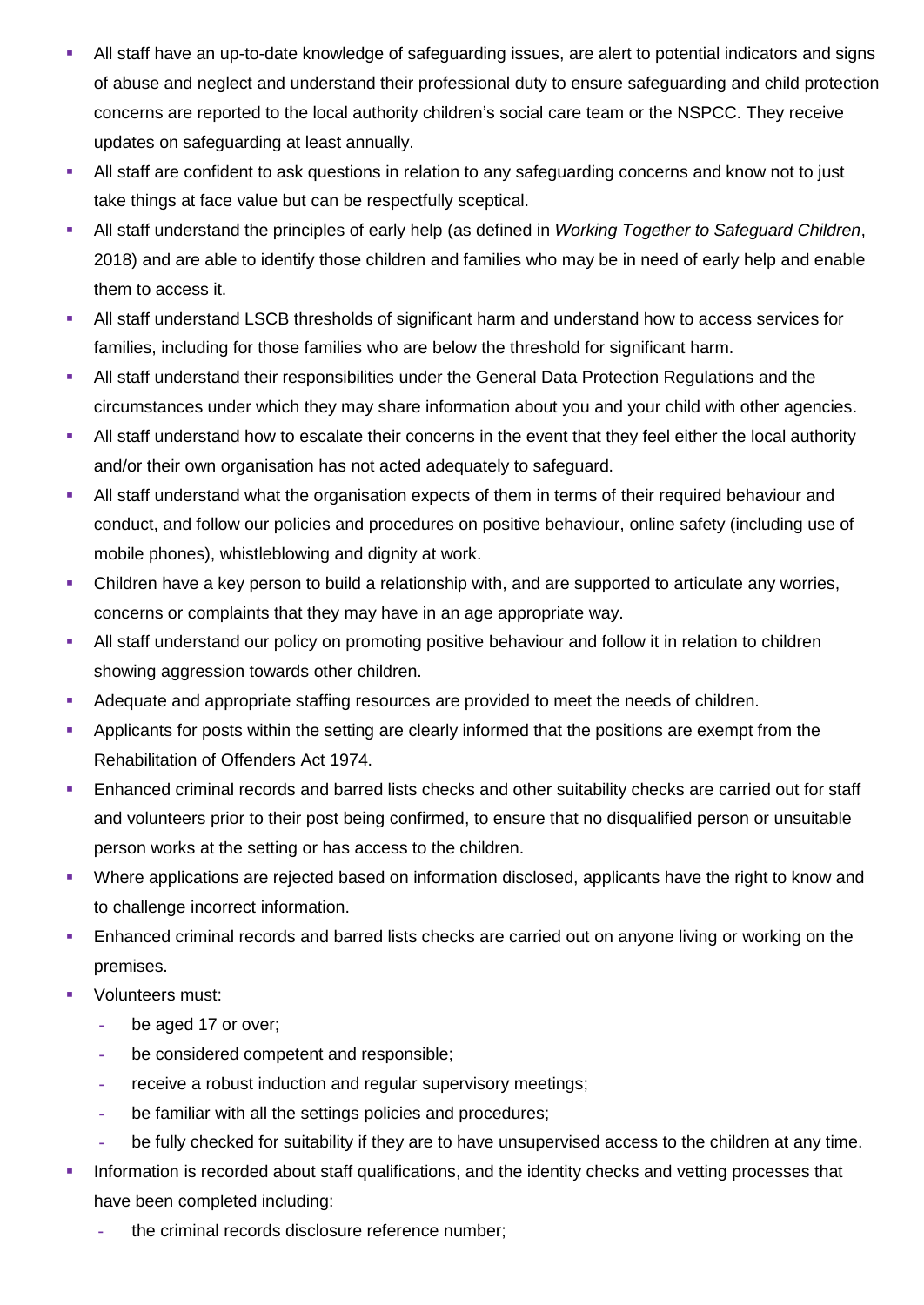- **-** certificate of good conduct or equivalent where a UK DBS check is not appropriate;
- **-** the date the disclosure was obtained; and
- **-** details of who obtained it.
- All staff and volunteers are informed that they are expected to disclose any convictions, cautions, court orders or reprimands and warnings which may affect their suitability to work with children (whether received before or during their employment with us).
- All staff and volunteers are required to notify us if anyone in their household (including family members, lodgers, partners etc.) has any relevant convictions, cautions, court orders, reprimands or warnings or has been barred from, or had registration refused or cancelled in relation to any childcare provision or have had orders made in relation to care of their children.
- We notify the Disclosure and Barring Service of any person who is dismissed from our employment, or resigns in circumstances that would otherwise have led to dismissal for reasons of a child protection concern.
- **Procedures are in place to record the details of visitors to the setting.**
- Security steps are taken to ensure that we have control over who comes into the setting so that no unauthorised person has unsupervised access to the children.
- Steps are taken to ensure children are not photographed or filmed on video for any other purpose than to record their development or their participation in events organised by us. Parents sign a consent form and have access to records holding visual images of their child.
- Any personal information is held securely and in line with data protection requirements and guidance from the ICO.
- The designated person in the setting has responsibility for ensuring that there is an adequate online safety policy in place.
- We keep a written record of all complaints and concerns including details of how they were responded to.
- We ensure that robust risk assessments are completed, that they are seen and signed by all relevant staff and that they are regularly reviewed and updated, in line with our health and safety policy.
- The designated officer will support the designated person to undertake their role adequately and offer advice, guidance, supervision and support.
- The designated person will inform the designated officer at the first opportunity of every significant safeguarding concern, however this should not delay any referrals being made to children's social care, the LADO, Ofsted or RIDDOR.

# *Key commitment 2*

We are committed to responding promptly and appropriately to all incidents, allegations or concerns of abuse that may occur and to work with statutory agencies in accordance with the procedures that are set down in 'What to do if you're worried a child is being abused' (HMG, 2015) and the Care Act 2014.

#### *Responding to suspicions of abuse*

 We acknowledge that abuse of children can take different forms - physical, emotional, and sexual, as well as neglect.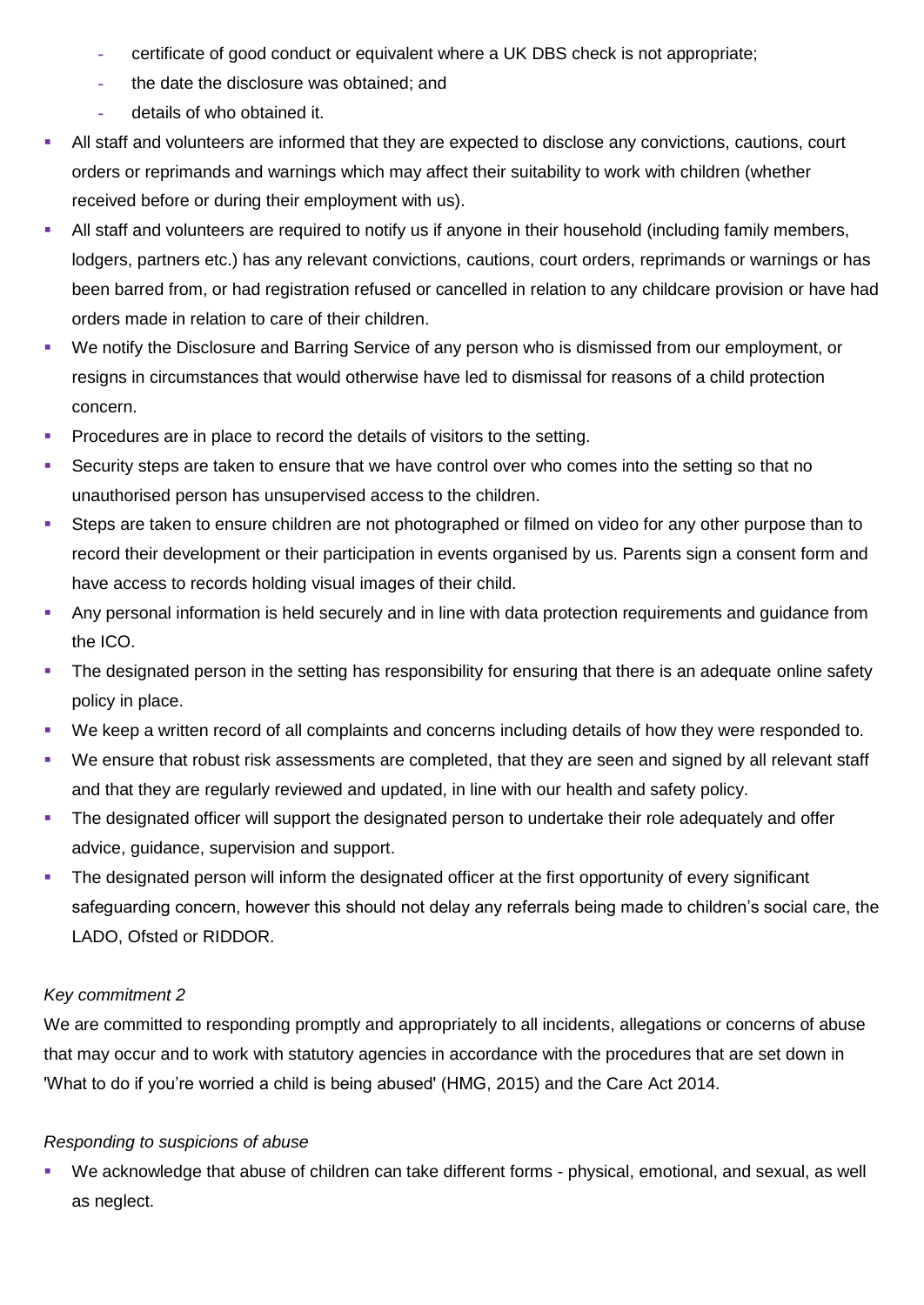- We ensure that all staff have an understanding of the additional vulnerabilities that arise from special educational needs and/or disabilities, plus inequalities of race, gender, language, religion, sexual orientation or culture, and that these receive full consideration in relation to child, young person or vulnerable adult protection.
- When children are suffering from physical, sexual or emotional abuse, or experiencing neglect, this may be demonstrated through:
	- **-** significant changes in their behaviour;
	- **-** deterioration in their general well-being;
	- **-** their comments which may give cause for concern, or the things they say (direct or indirect
	- **-** disclosure);
	- **-** changes in their appearance, their behaviour, or their play;
	- **-** unexplained bruising, marks or signs of possible abuse or neglect; and
	- **-** any reason to suspect neglect or abuse outside the setting.
- We are aware of the 'hidden harm' agenda concerning parents with drug and alcohol problems and consider other factors affecting parental capacity and risk, such as social exclusion, domestic violence, radicalisation, mental or physical illness and parent's learning disability.
- We are aware that children's vulnerability is potentially increased when they are privately fostered and when we know that a child is being cared for under a private fostering arrangement, we inform our local authority children's social care team.
- We are prepared to take action if we/I have concerns about the welfare of a child who fails to arrive at a session when expected. The designated person will take immediate action to contact the child's parent to seek an explanation for the child's absence and be assured that the child is safe and well. If no contact is made with the child's parents and the designated person has reason to believe that the child is at risk of significant harm, the relevant professionals are contacted immediately and LSCB procedures are followed. If the child has current involvement with social care the social worker is notified on the day of the unexplained absence.
- We are aware of other factors that affect children's vulnerability that may affect, or may have affected, children and young people using our provision, such as abuse of children who have special educational needs and/or disabilities; fabricated or induced illness; child abuse linked to beliefs in spirit possession; sexual exploitation of children, including through internet abuse; Female Genital Mutilation and radicalisation or extremism.
- In relation to radicalisation and extremism, we follow the Prevent Duty guidance for England and Wales published by the Home Office and LSCB procedures on responding to radicalisation.
- The designated person completes online Channel training, online Prevent training and attends local WRAP training where available to ensure they are familiar with the local protocol and procedures for responding to concerns about radicalisation.
- We are aware of the mandatory duty that applies to teachers, including early years practitioners, and health workers to report cases of Female Genital Mutilation to the police.
- We also make ourselves aware that some children and young people are affected by gang activity, by complex, multiple or organised abuse, through forced marriage or honour based violence or may be victims of child trafficking. While this may be less likely to affect young children in our care, [we/I] may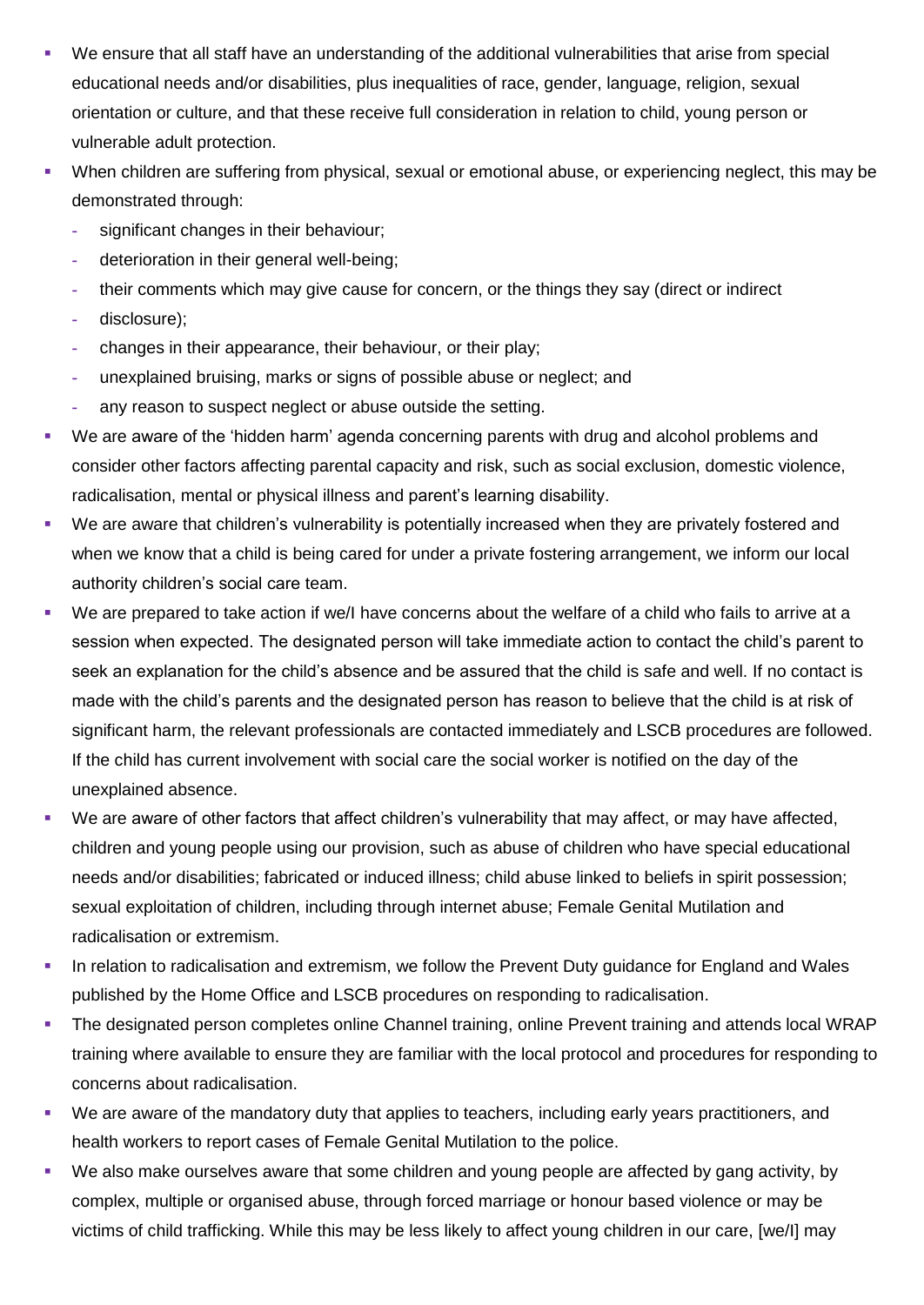become aware of any of these factors affecting older children and young people who we may come into contact with.

- Where we believe that a child in our care or that is known to us may be affected by any of these factors we follow the procedures below for reporting child protection concerns and follow the LSCB procedures.
- Where such evidence is apparent, the child's key person makes a dated record of the details of the concern and discusses what to do with the member of staff who is acting as the designated person. The information is stored on the child's personal file.
- **In the event that a staff member or volunteer is unhappy with the decision made of the designated person** in relation to whether to make a safeguarding referral they must follow escalation procedures.
- We refer concerns to the local authority children's social care team and co-operate fully in any subsequent investigation. NB In some cases this may mean the police or another agency identified by the Local Safeguarding Children Board.
- We take care not to influence the outcome either through the way we speak to children or by asking questions of children.
- We take account of the need to protect young people aged 16-19 as defined by the Children Act 1989. This may include students or school children on work placement, young employees or young parents. Where abuse is suspected we follow the procedure for reporting any other child protection concerns. The views of the young person will always be taken into account, but the setting may override the young person's refusal to consent to share information if it feels that it is necessary to prevent a crime from being committed or intervene where one may have been, or to prevent harm to a child or adult. Sharing confidential information without consent is done only where not sharing it could be worse than the outcome of having shared it.
- All staff are also aware that adults can also be vulnerable and know how to refer adults who are in need of community care services.
- We have a whistleblowing policy in place.
- Staff/volunteers know they can contact the organisation Public Concern at Work for advice relating to whistleblowing; if they feel that the organisation has not acted adequately in relation to safeguarding they can contact the NSPCC whistleblowing helpline.

#### *Recording suspicions of abuse and disclosures*

- Where a child makes comments to a member of staff that give cause for concern (disclosure), or a member of staff observes signs or signals that give cause for concern, such as significant changes in behaviour; deterioration in general well-being; unexplained bruising, marks or signs of possible abuse or neglect; that member of staff:
	- **-** listens to the child, offers reassurance and gives assurance that she or he will take action;
	- **-** does not question the child, although it is OK to ask questions for the purposes of clarification;
	- **-** makes a written record that forms an objective record of the observation or disclosure that includes: the date and time of the observation or the disclosure; the exact words spoken by the child as far as possible; the name of the person to whom the concern was reported, with the date and time; and the names of any other person present at the time.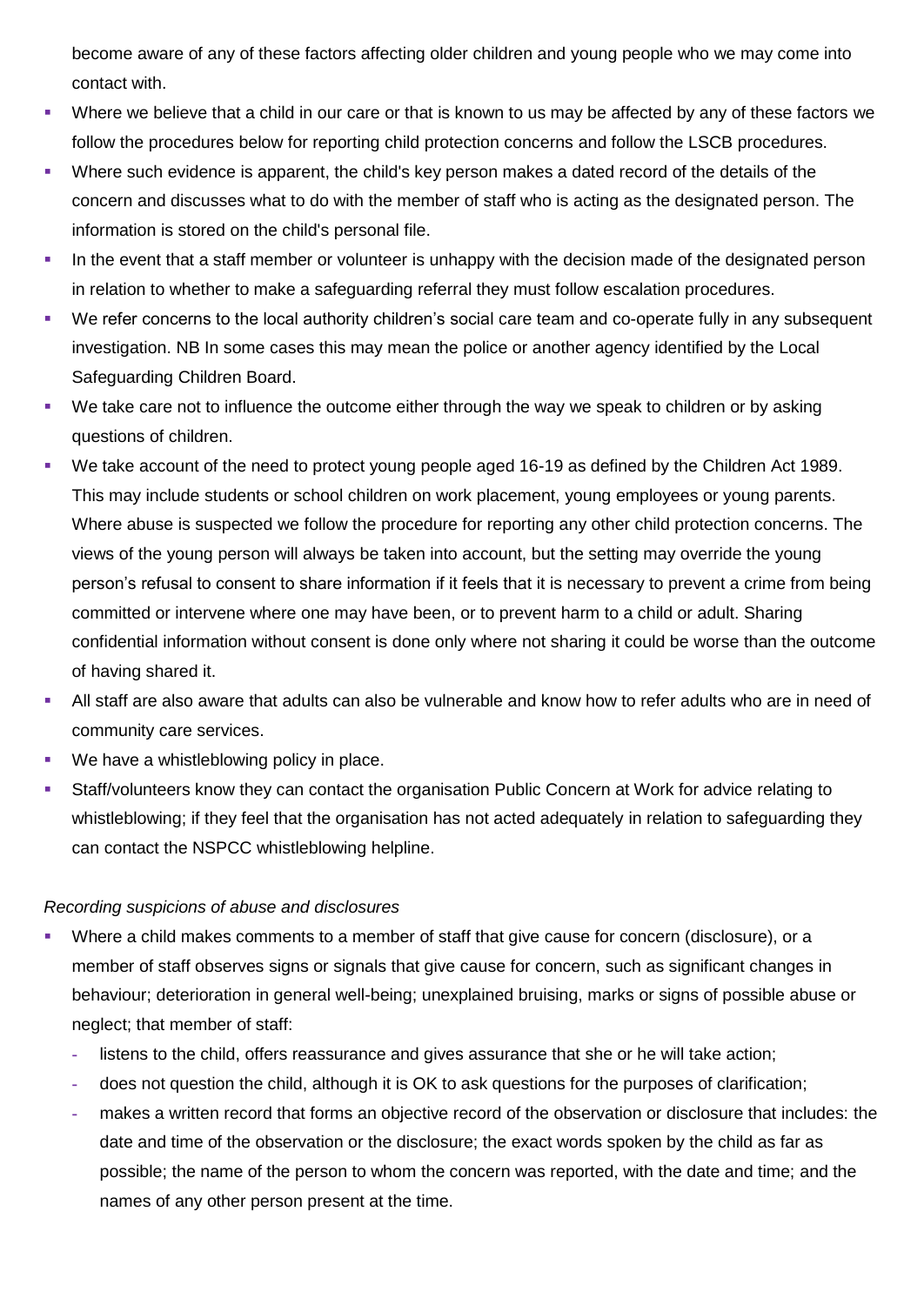- These records are signed and dated and kept in an individual file for that child, which is kept securely and confidentially.
- The member of staff acting as the designated person is informed of the issue at the earliest opportunity, and within one working day.
- Where the Local Safeguarding Children Board stipulates the process for recording and sharing concerns, we include those procedures alongside this procedure and follow the steps set down by the Local Safeguarding Children Board.

#### *Making a referral to the local authority children's social care team*

- The Pre-school Learning Alliance's publication *Safeguarding Children* contains procedures for making a referral to the local children's social care team, as well as a template form for recording concerns and making a referral.
- We keep a copy of this document alongside the procedures for recording and reporting set down by our Local Safeguarding Children Board, which we follow where local procedures differ from those of the Preschool Learning Alliance.

# *Escalation process*

- If we feel that a referral made has not been dealt with properly or that concerns are not being addressed or responded to, we will follow the LSCB escalation process.
- We will ensure that staff are aware of how to escalate concerns.

# *Informing parents*

- Parents are normally the first point of contact. Concerns are discussed with parents to gain their view of events, unless it is felt that this may put the child at risk, or interfere with the course of a police investigation. Advice will be sought from social care if necessary.
- Parents are informed when we make a record of concerns in their child's file and that we also make a note of any discussion we have with them regarding a concern.
- If a suspicion of abuse warrants referral to social care, parents are informed at the same time that the referral will be made, except where the guidance of the Local Safeguarding Children Board does not allow this, for example, where it is believed that the child may be placed at risk.
- This will usually be the case where the parent is the likely abuser.
- If there is a possibility that advising a parent beforehand may place a child at greater risk (or interfere with a police response) the designated person should seek advice from children's social care, about whether or not to advise parents beforehand, and should record and follow the advice given.

#### *Liaison with other agencies*

- We work within the Local Safeguarding Children Board guidelines.
- **The current version of 'What to do if you're worried a child is being abused' is available for parents and** staff and all staff are familiar with what they need to do if they have concerns.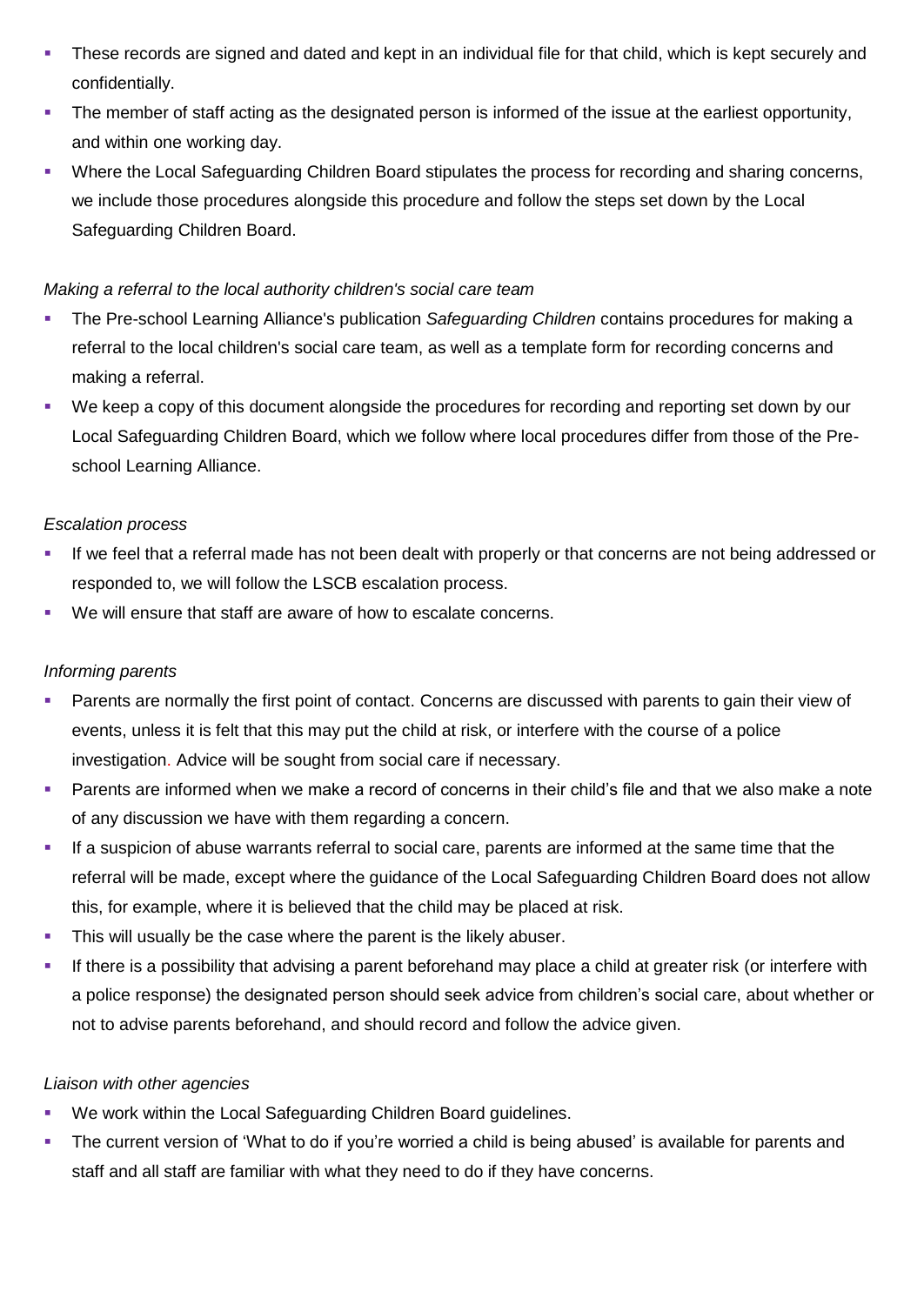- We have procedures for contacting the local authority regarding child protection issues, including maintaining a list of names, addresses and telephone numbers of social workers, to ensure that it is easy, in any emergency, for the setting and children's social care to work well together.
- We notify Ofsted of any incident or accident and any changes in our arrangements which may affect the well-being of children or where an allegation of abuse is made against a member of staff (whether the allegations relate to harm or abuse committed on our premises or elsewhere). Notifications to Ofsted are made as soon as is reasonably practicable, but at the latest within 14 days of the allegations being made.
- Contact details for the local National Society for the Prevention of Cruelty to Children (NSPCC) are also kept.

#### *Allegations against staff*

- We ensure that all parents know how to complain about the behaviour or actions of staff or volunteers within the setting, or anyone living or working on the premises occupied by the setting, which may include an allegation of abuse.
- We respond to any inappropriate behaviour displayed by members of staff, volunteer or any other person living or working on the premises, which includes:
	- **-** inappropriate sexual comments;
	- **-** excessive one-to-one attention beyond the requirements of their usual role and responsibilities, or inappropriate sharing of images.
- We follow the guidance of the Local Safeguarding Children Board when responding to any complaint that a member of staff or volunteer within the setting, or anyone living or working on the premises occupied by the setting, has abused a child.
- We ensure that all staff and volunteers know how to raise concerns about a member of staff or volunteer within the setting. We respond to any concerns raised by staff and volunteers who know how to escalate their concerns if they are not satisfied with our response
- We respond to any disclosure by children or staff that abuse by a member of staff or volunteer within the setting, or anyone living or working on the premises occupied by the setting, may have taken, or is taking place, by first recording the details of any such alleged incident.
- We refer any such complaint immediately to the Local Authority Designated Officer (LADO) to investigate and/or offer advice: 01872 326536.
- We also report any such alleged incident to Ofsted (unless advised by LADO that this is unnecessary due to the incident not meeting the threshold), as well as what measures we have taken. We are aware that it is an offence not to do this.
- We co-operate entirely with any investigation carried out by children's social care in conjunction with the police.
- Where the management team and children's social care agree it is appropriate in the circumstances, the member of staff or volunteer will be suspended for the duration of the investigation. This is not an indication of admission that the alleged incident has taken place, but is to protect the staff, as well as children and families, throughout the process.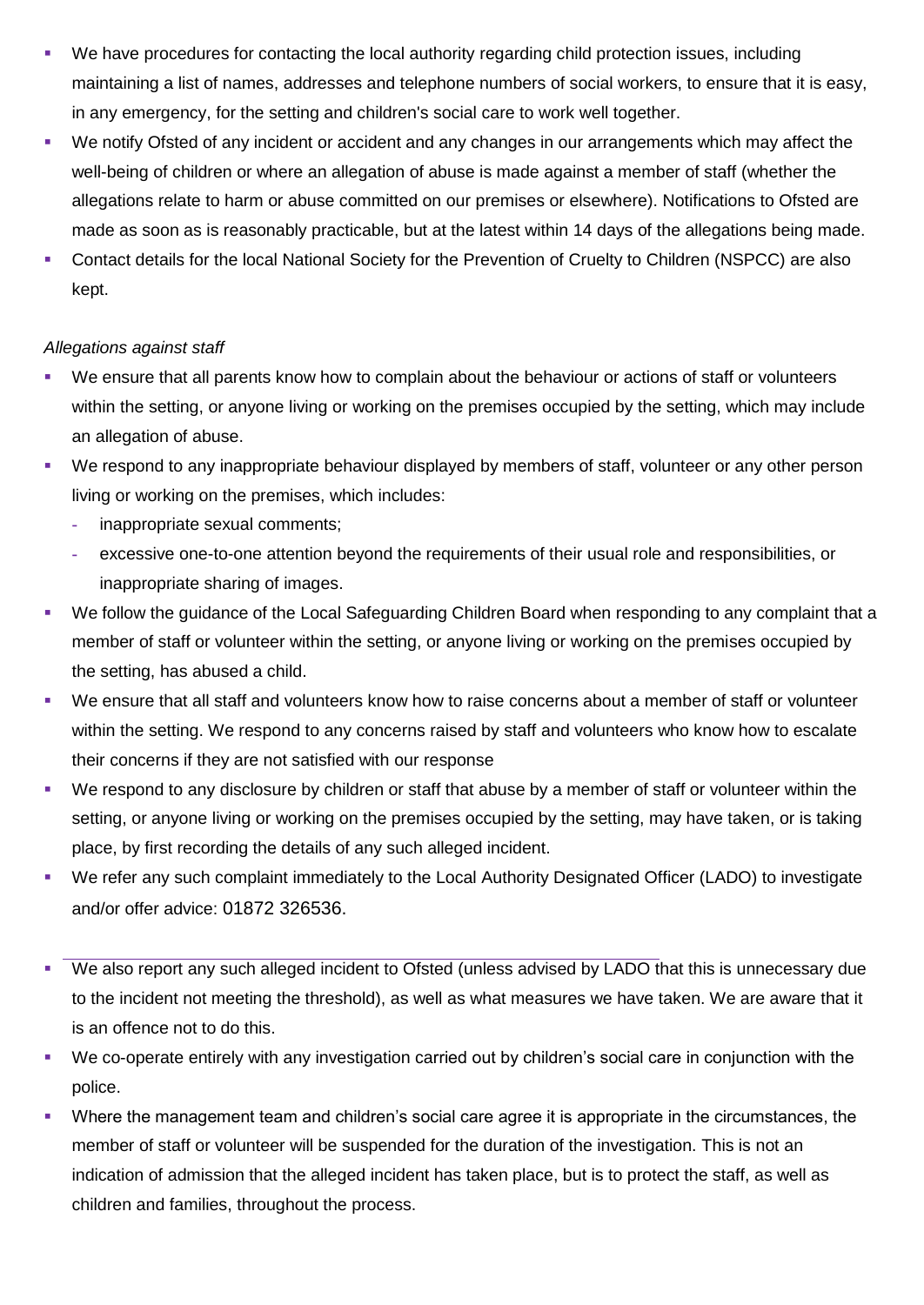#### *Disciplinary action*

Where a member of staff or volunteer has been dismissed due to engaging in activities that caused concern for the safeguarding of children or vulnerable adults, we will notify the Disclosure and Barring Service of relevant information, so that individuals who pose a threat to children and vulnerable groups can be identified and barred from working with these groups.

# *Key commitment 3*

We are committed to promoting awareness of child abuse issues throughout our training and learning programmes for adults. We are also committed to empowering children through our early childhood curriculum, promoting their right to be strong, resilient and listened to.

#### *Training*

- Training opportunities are sought for all adults involved in the setting to ensure that they are able to recognise the signs and signals of possible physical abuse, emotional abuse, sexual abuse (including child sexual exploitation) and neglect and that they are aware of the local authority guidelines for making referrals.
- Designated persons receive appropriate training, as recommended by the Local Safeguarding Children Board, every two years and refresh their knowledge and skills at least annually.
- We ensure that all staff know the procedures for reporting and recording any concerns they may have about the provision.
- We ensure that all staff receive updates on safeguarding via emails, newsletters, online training and/or discussion at staff meetings at least once a year.

#### *Planning*

 The layout of the rooms allows for constant supervision. No child is left alone with staff or volunteers in a one-to-one situation without being within sight and/or hearing of other staff or volunteers.

#### *Curriculum*

- We introduce key elements of keeping children safe into our programme to promote the personal, social and emotional development of all children, so that they may grow to be strong, resilient and listened to and so that they develop an understanding of why and how to keep safe.
- We create within the setting a culture of value and respect for individuals, having positive regard for children's heritage arising from their colour, ethnicity, languages spoken at home, cultural and social background.
- We ensure that this is carried out in a way that is developmentally appropriate for the children.

#### *Confidentiality*

 All suspicions and investigations are kept confidential and shared only with those who need to know. Any information is shared under the guidance of the Local Safeguarding Children Board.

#### *Support to families*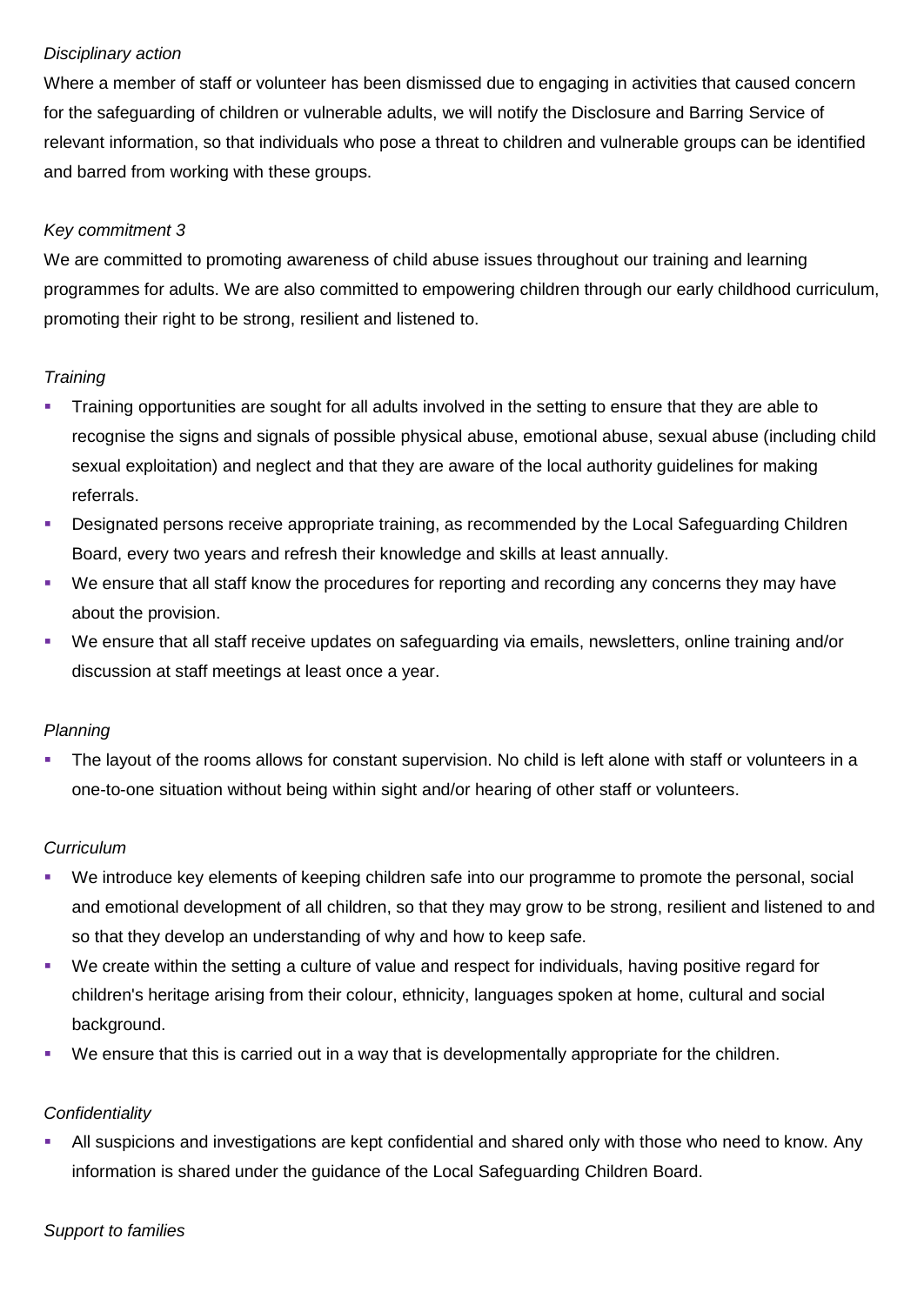- We believe in building trusting and supportive relationships with families, staff and volunteers.
- We make clear to parents our role and responsibilities in relation to child protection, such as for the reporting of concerns, information sharing, monitoring of the child, and liaising at all times with the local children's social care team.
- We will continue to welcome the child and the family whilst investigations are being made in relation to any alleged abuse.
- We follow the Child Protection Plan as set by the child's social worker in relation to the setting's designated role and tasks in supporting that child and their family, subsequent to any investigation.
- Confidential records kept on a child are shared with the child's parents or those who have parental responsibility for the child in accordance with the Confidentiality and Client Access to Records procedure, and only if appropriate under the guidance of the Local Safeguarding Children Board.

#### **Legal framework**

#### *Primary legislation*

- Children Act (1989 s47)
- **Protection of Children Act (1999)**
- The Children Act (2004 s11)
- **Safeguarding Vulnerable Groups Act (2006)**
- Childcare Act (2006)

# *Secondary legislation*

- Sexual Offences Act (2003)
- **Criminal Justice and Court Services Act (2000)**
- **Equality Act (2010)**
- General Data Protection Regulations (GDPR) (2018)
- Childcare (Disqualification) Regulations (2009)
- Children and Families Act (2014)
- Care Act  $(2014)$
- Serious Crime Act (2015)
- **Counter-Terrorism and Security Act (2015)**

# **Further guidance**

- **Working Together to Safeguard Children (HMG, 2018)**
- What to do if you're Worried a Child is Being Abused (HMG, 2015)
- Framework for the Assessment of Children in Need and their Families (DoH 2000)
- **The Common Assessment Framework for Children and Young People: A Guide for Practitioners** (CWDC 2010)
- Statutory guidance on making arrangements to safeguard and promote the welfare of children under section 11 of the Children Act 2004 (HMG 2008)